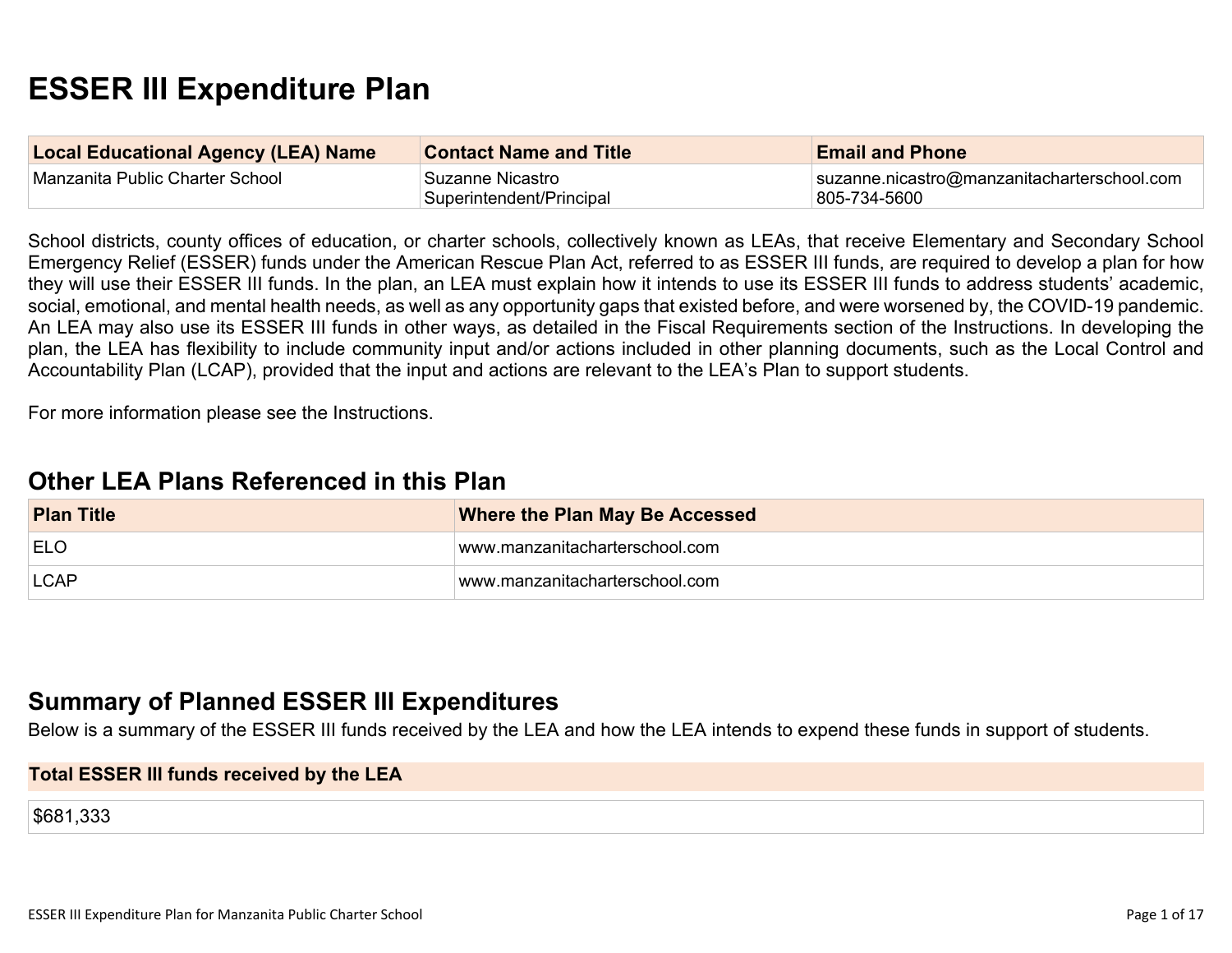| <b>Plan Section</b>                                                                      | <b>Total Planned ESSER III</b> |
|------------------------------------------------------------------------------------------|--------------------------------|
| Strategies for Continuous and Safe In-Person Learning                                    | 222,000                        |
| Addressing Lost Instructional Time (a minimum of 20 percent of the LEAs ESSER III funds) | 215,875                        |
| Use of Any Remaining Funds                                                               | 243,458                        |

#### **Total ESSER III funds included in this plan**

\$681,822

# **Community [Engagement](#page-12-0)**

An LEA's decisions about how to use its ESSER III funds will directly impact the students, families, and the local community. The following is a description of how the LEA meaningfully consulted with its community members in determining the prevention and mitigation strategies, strategies to address the academic impact of lost instructional time, and any other strategies or activities to be implemented by the LEA. In developing the plan, the LEA has flexibility to include input received from community members during the development of other LEA Plans, such as the LCAP, provided that the input is relevant to the development of the LEA's ESSER III Expenditure Plan.

For specific requirements, including a list of the community members that an LEA is required to consult with, please see the Community Engagement section of the Instructions.

A description of the efforts made by the LEA to meaningfully consult with its required community members and the opportunities provided by the LEA for public input in the development of the plan.

the Charter LEA utilized community input gathered during in the development of the 2021-22 LCAP and the ELO in conjunction with additional input sought for the ESSER III plan to achieve meaningful consultation. The LEA's process to consult with groups includes consultation through meetings with a variety of committees/stakeholder groups, as well as, Local Surveys for Parents/Guardians, Staff (Classified and Certificated), and scholars. A variety of modes are used to provide notification of opportunities including email, mail, phone calls, and Parent Square.

### **STUDENTS**

Students 3-6 participate in a survey monkey each year to provide input, concerns and recommendations on the school's programs and services.

#### FAMILIES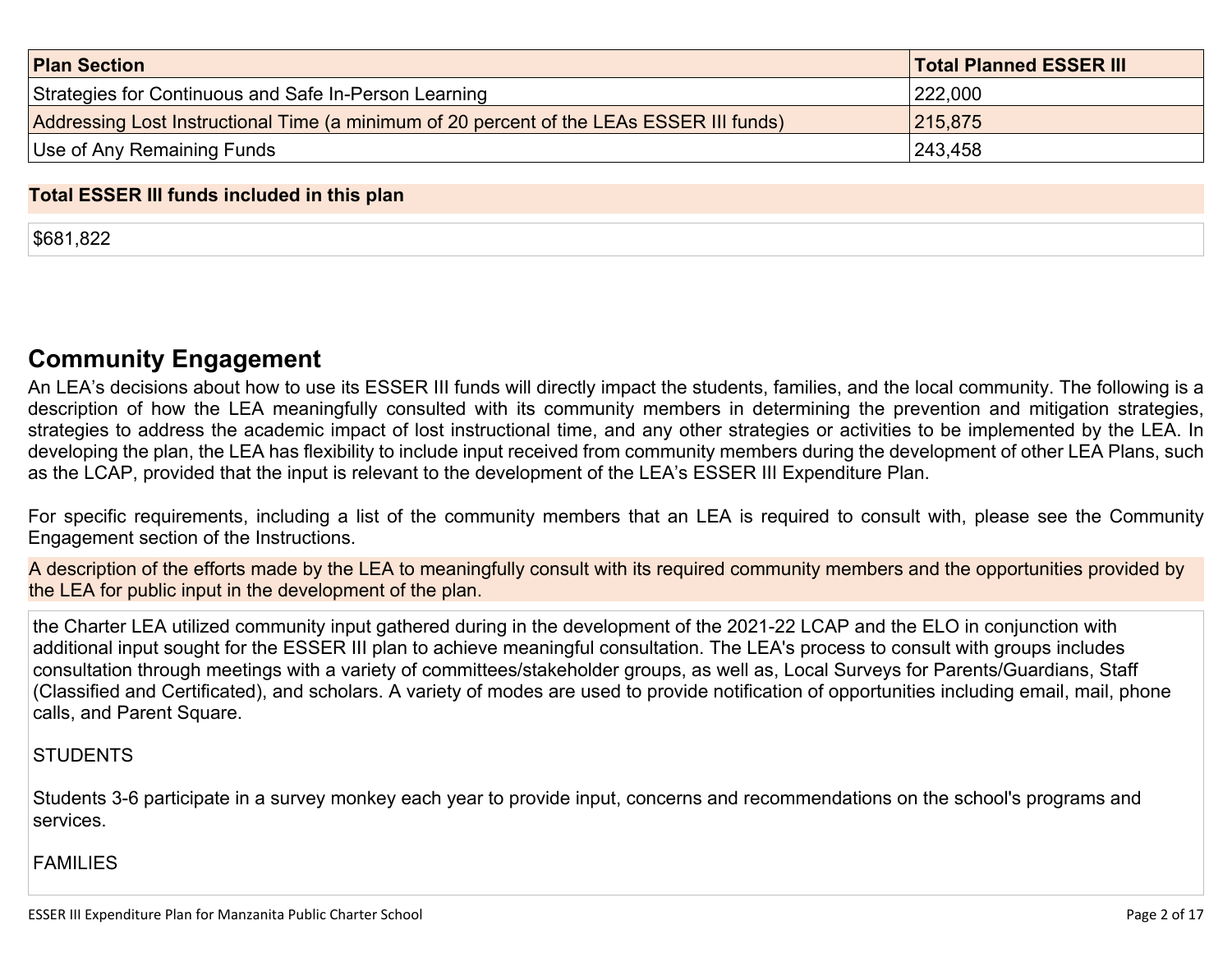Manzanita seeks to engage all families in meaningful consultation. For families that speak a language other than English, translation is provided as need for meetings, engagement opportunities, notifications, agendas and the local survey.

# PARENT/GUARDIAN LOCAL SURVEY

Parents/Guardians participate in an online survey 2x each year in which they voice their opinions or concerns and make recommendations on the LEA's programs and services. Translated surveys are available for families who speak a language other than English. Devices are available at each site for parents to take the survey or paper copies are available if needed. Parents/families received ESSER III Funds background information and appropriate uses. They were asked to provide guidance on how the district should prioritize the use of these funds through a survey provided digitally through Parent Square.

# TEACHERS, OTHER EDUCATORS, SCHOOL STAFF

Teachers, other educators, and support staff participate in an online Local Survey annually to provide input and make recommendations. Meetings are scheduled to provide information and gather additional perspectives and insights. Manzanita Staff (Teachers, Other Educators, School Staff), received ESSER III Funds background information and appropriate uses. They were asked to provide guidance on how the LEA should prioritize the use of these funds through professional development meetings held after school.

# LEA LEADERSHIP

The Charter LEA Leadership includes the Manzanita Governance Board; Superintendent/Principal; Fiscal Director; SPED Director and Assistant Principal who meet regularly throughout the school year. At these meetings, the Admin. Team conducts analysis of the LEA's student achievement data, school climate data and data showing the students' social emotional needs. They analyze the strengths and areas of need, consider the perspectives and insights of each of the required community groups, and the students (students who are lowincome, English Learners, students of color, foster youth, homeless, students with disabilities, and migratory students) as they strategically plan for student success.

Members of the LEA Administrative Team participate in the annual Local Survey giving input and making recommendations on the programs, services and actions of the school. They also received ESSER III Funds background information and appropriate uses. They were asked to provide guidance on how the district should prioritize the use of these funds through both surveys and discussion meetings. The Team met to analyze the data, priorities, and actions needed in the ESSER III Plan.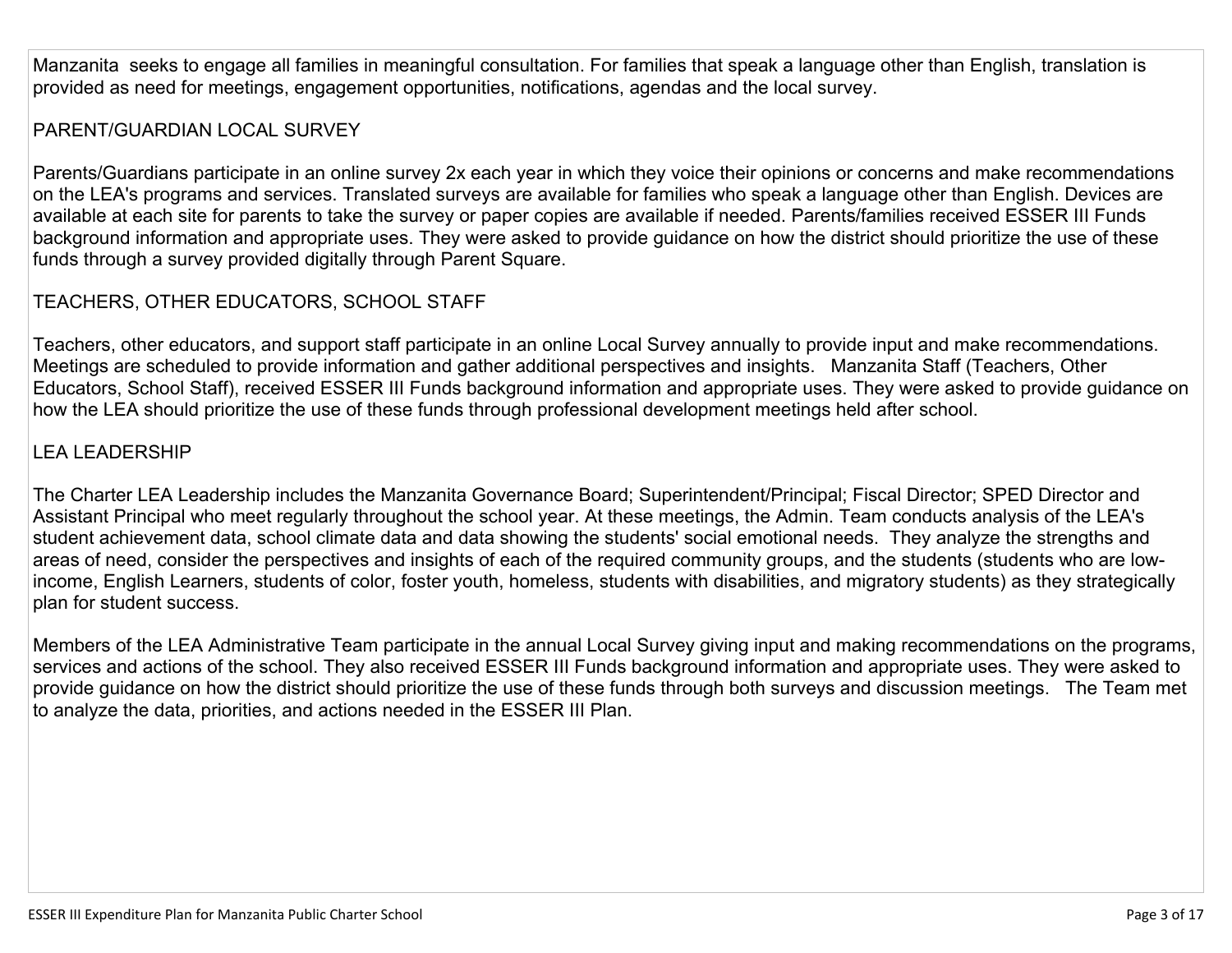A description of how the development of the plan was influenced by community input.

Community input shared through the stakeholder engagement process including LCAP, ELO, and ESSER continue to have 3 consistent themes: (1) Student Learning Loss, (2) Safety for In-Person Learning, and (3) Social-Emotional concerns resulting from COVID19 pandemic. All three of these clear priorities are addressed within the ESSER III Plan.

FAMILIES/FAMILIES THAT SPEAK A LANGUAGE OTHER THAN ENGLISH

Families' identified the following priorities for ESSER III Plan (with 1 being the highest priority): 1-Supporting social emotional learning, counseling, mental heath and wellness resources for students and staff; 2-Implementing Key components of effective instruction in Reading, Language Arts, and Math 3-Providing additional learning opportunities during the school year

TEACHERS AND OTHER EDUCATORS

Teachers and Other Educators identified the following priorities for ESSER III Plan (with 1 being the highest priority):

1-Supporting social emotional learning, counseling, mental heath and wellness resources for students and staff 2-Delivering classroom interventions and individualized supports

Teachers had 2 priorities tie for their third priority.

3-Implementing Key components of effective instruction in Reading, Language Arts, and Math 3-Providing additional learning opportunities during the school year

## SCHOOL STAFF

School Staff identified the following priorities for ESSER III Plan (with 1 being the highest priority): 1-Consistent safety measure practiced on site each day 2-Supporting social emotional learning, counseling, mental heath and wellness resources for students and staff 3-Providing additional learning opportunities during the school year

## DISTRICT ADMINISTRATORS, SPECIAL EDUCATION ADMINISTRATOR, PRINCIPALS/SCHOOL LEADERS

Administrators identified the following priorities for ESSER III Plan (with 1 being the highest priority):

1-Supporting social emotional learning, counseling, mental heath and wellness resources for students and staff 2-Delivering classroom interventions and individualized supports

3-Implementing Key components of effective instruction in Reading, Language Arts, and Math

4-Making facility improvements and upgrades to ensure a healthy campus 5-Developing Family Engagement options

# **STUDENTS**

Student surveys indicated the ongoing need for actions addressing the social, emotional and mental heath needs of students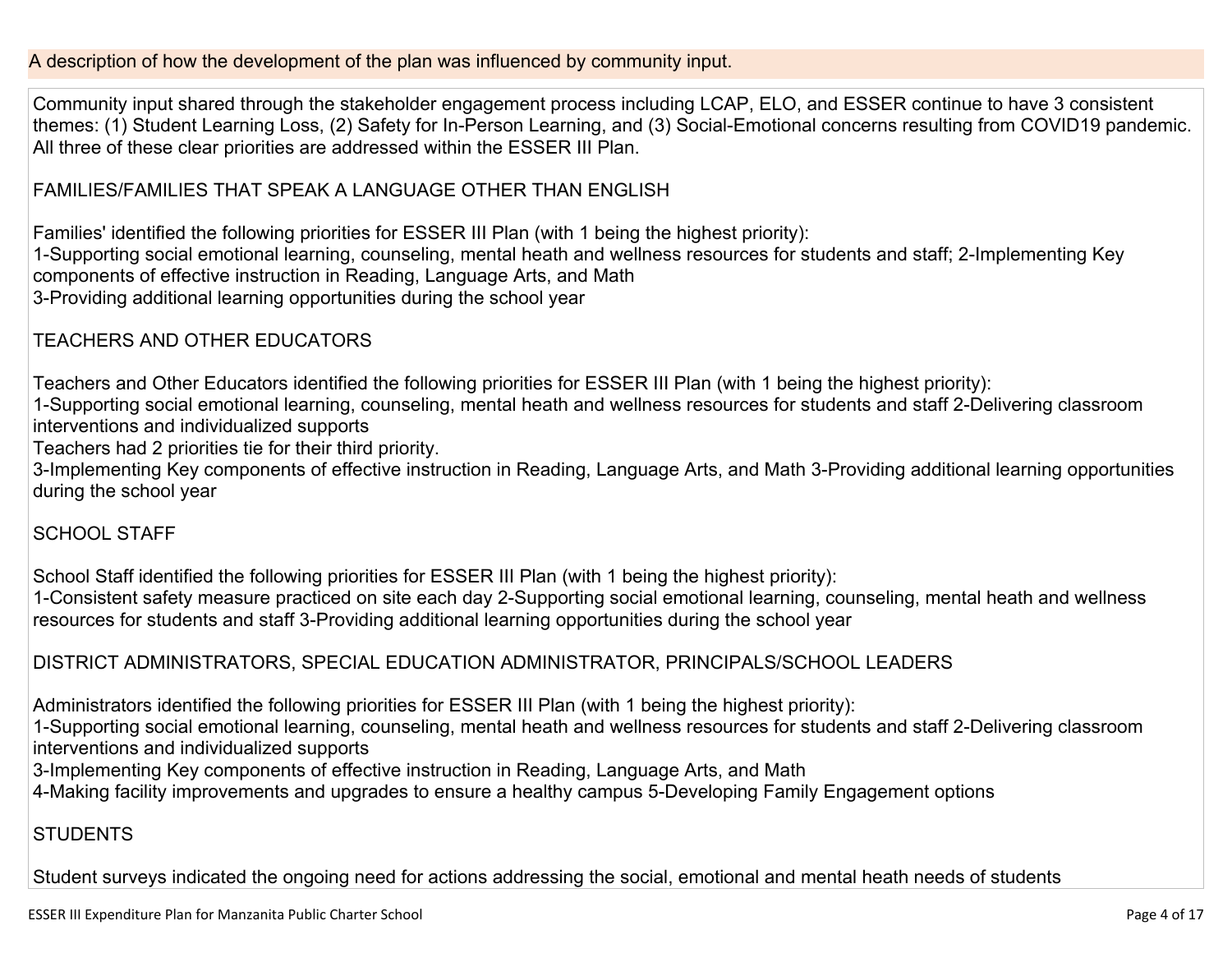Students indicate the need for time - time in class, time with their teacher, time with other students Student feedback also includes the need for engaging and interesting instructional opportunities and additional help

## CONTINUOUS SAFE IN-PERSON LEARNING

Making facility improvements and upgrades A sample of comments:

- Improving the cleaning process (classified)
- More sanitizing areas (parent)
- High levels of filtration and improved air quality (parent)
- Safety and sanitation (parent)
- Safety of students and staff is a priority (parent)
- Universal masking (parent)
- . Increased outdoor learning (teachers/parents)

#### RESULTING IN: INCREASING OUTDOOR LEARNING OPPORTUNITIES

# ADDRESSING THE IMPACT OF LOST INSTRUCTIONAL TIME

Implementing Key components of effective instruction in Reading, Language Arts, and Math Providing additional learning opportunities during the school year

Delivering classroom interventions and individualized supports

A sample of comments:

- Temporary instructional aid positions or extended hours to help with small group instruction with math similar to reading. (teacher)
- Hire more Instructional aides for small group (teacher)
- Offer more outdoor and enrichment learning (teachers/parents)
- More access to on site counseling services (parent/teacher)
- More support staff (teacher)
- I think additional support staff/instructional aides allows for more one on one support and small groups (teacher)
- Priority should be getting kids caught up (administration)
- After school support (Parent)

RESULTING IN: WINTIME Professional Planning Preservice Days Temporary Additional Instructional Aides Hours

# ANY REMAINING FUNDS

Supporting scholars and staff. with high level academic enrichment was the number 1 priority overall, as well as, for each of the Stakeholder groups. Understanding that these needs must be addressed in order to successfully address the impact of lost instructional time, the District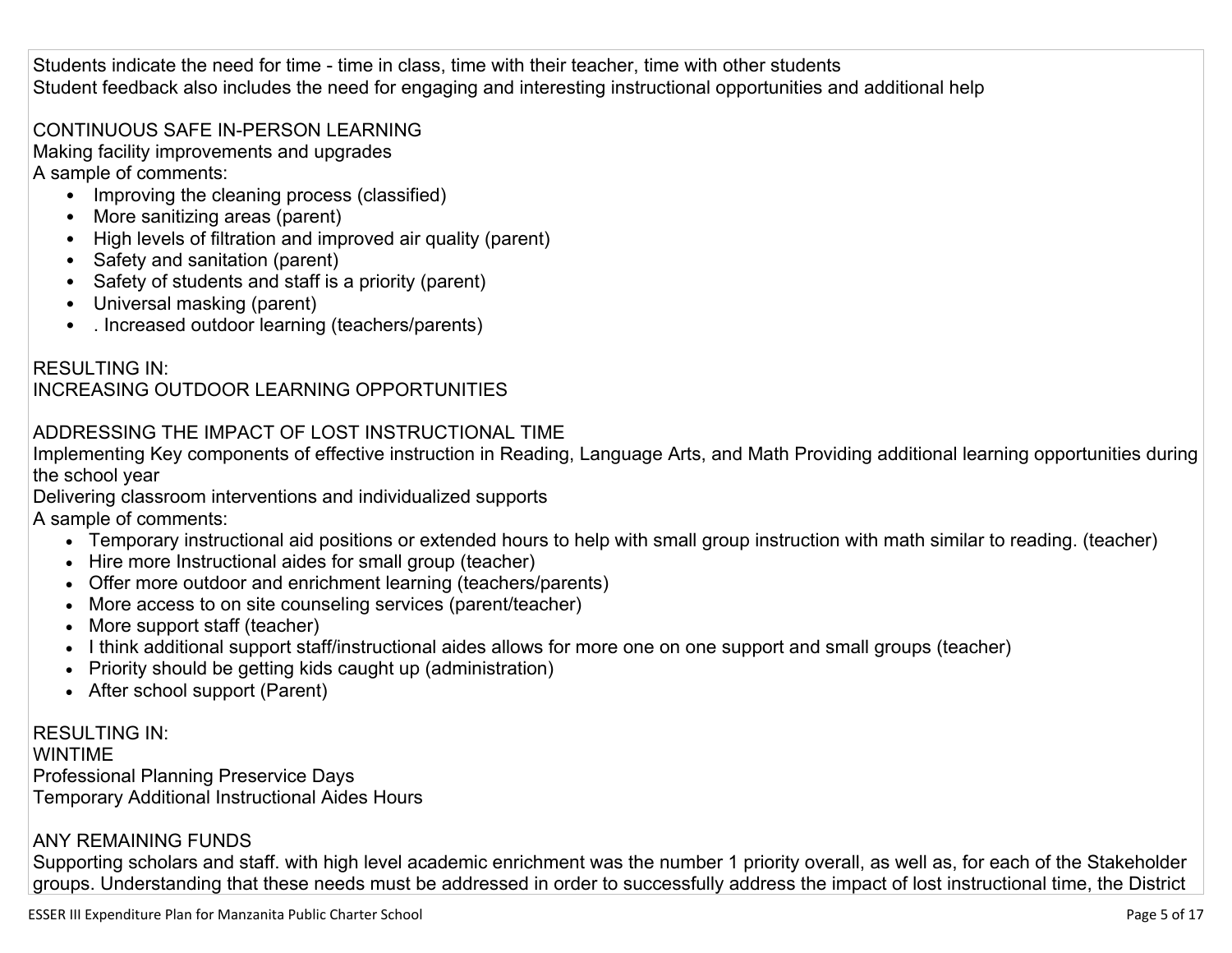is committed to meeting those needs.

RESULTING IN: OUTDOOR Education Teacher STEM Teacher

# **Actions and [Expenditures](#page-14-0) to Address Student Needs**

The following is the LEA's plan for using its ESSER III funds to meet students' academic, social, emotional, and mental health needs, as well as how the LEA will address the opportunity gaps that existed before, and were exacerbated by, the COVID-19 pandemic. In developing the plan, the LEA has the flexibility to include actions described in existing plans, including the LCAP and/or Expanded Learning Opportunity (ELO) Grant Plan, to the extent that the action(s) address the requirements of the ESSER III Expenditure Plan. For specific requirements, please refer to the Actions and Expenditures to Address Student Needs section of the Instructions.

# **Strategies for [Continuous](#page-14-1) and Safe In-Person Learning**

A description of how the LEA will use funds to continuously and safely operate schools for in-person learning in a way that reduces or prevents the spread of the COVID-19 virus.

### **Total ESSER III funds being used to implement strategies for continuous and safe in-person learning**

220,000 **Plan Alignment (if applicable) Action Title Action Description Planned ESSER III Funded Expenditures** N/A Part time administrators and teaching instructor Additional support for ongoing in person learning to handle discipline and administrative duties to keep campus safe and operational 100,000 LCAP Transportation - Additional bus added to contracted fleet Increase one bus to keep students in home-school transporation socially distant 89,000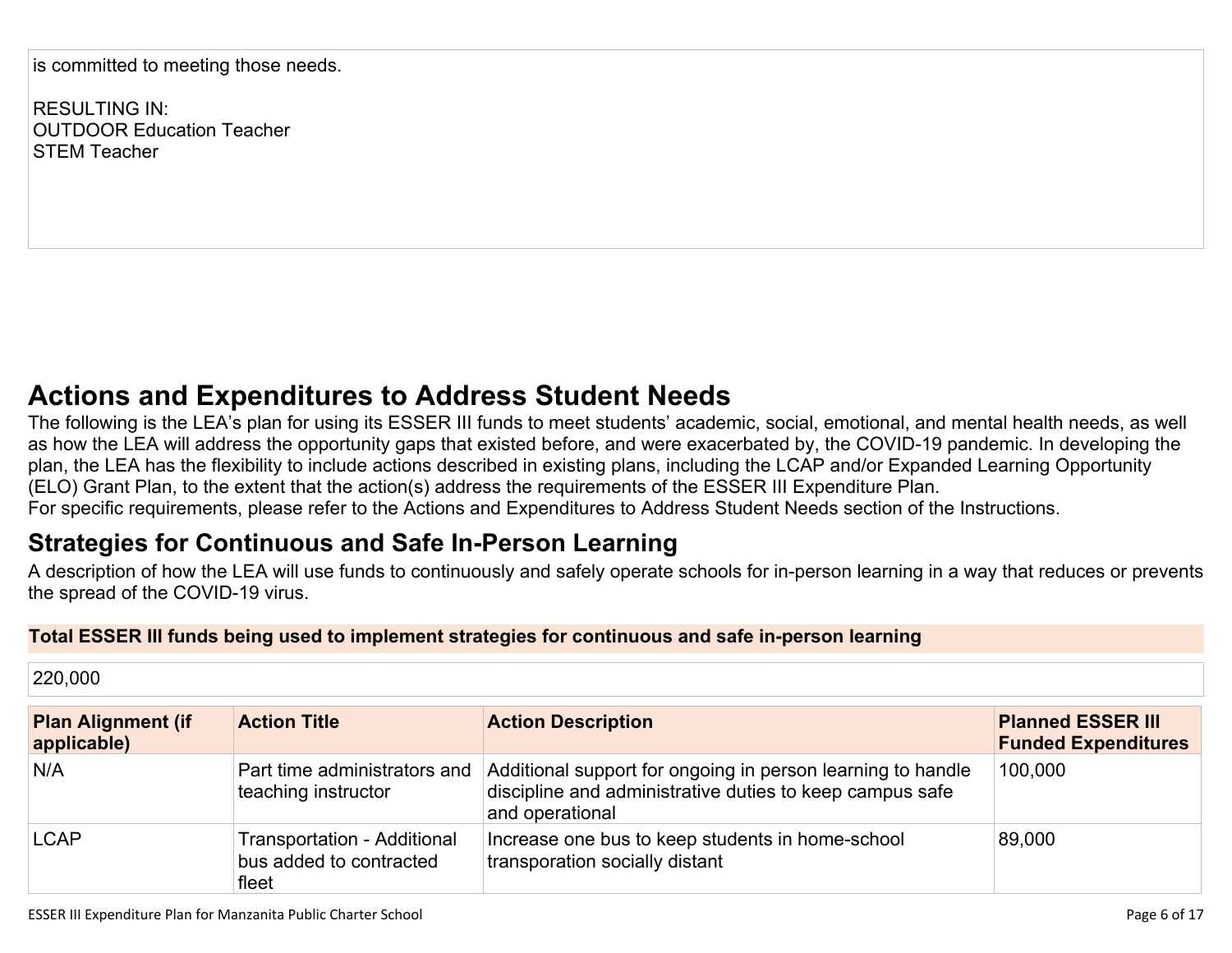| <b>Plan Alignment (if</b><br>applicable) | <b>Action Title</b>                     | <b>Action Description</b>                                          | <b>Planned ESSER III</b><br><b>Funded Expenditures</b> |
|------------------------------------------|-----------------------------------------|--------------------------------------------------------------------|--------------------------------------------------------|
| <b>ELO</b>                               | Upkeep and costs of<br>classroom safety | Ensure ongoing social distancing in classrooms and public<br>areas | 3,000                                                  |
| <b>ELO</b>                               | <b>Campus Sanitiation</b>               | Additional days and hours to ensure campus is sanitized            | 30,000                                                 |

# **Addressing the Impact of Lost [Instructional](#page-15-0) Tim[e](#page-15-0)**

A description of how the LEA will use funds to address the academic impact of lost instructional time.

### **Total ESSER III funds being used to address the academic impact of lost instructional time**

| $- - - - -$<br>- כ<br>. .<br>36266 |  |  |
|------------------------------------|--|--|
|                                    |  |  |
|                                    |  |  |

| <b>Plan Alignment (if</b><br>applicable) | <b>Action Title</b>                   | <b>Action Description</b>                                                  | <b>Planned ESSER III</b><br><b>Funded Expenditures</b> |
|------------------------------------------|---------------------------------------|----------------------------------------------------------------------------|--------------------------------------------------------|
| N/A                                      | <b>Extended Learning Day</b>          | Small group interventions after school for 1 hr with<br>educators          | 62,006                                                 |
| <b>LCAP</b>                              | <b>Professional Counseling</b>        | Address Covid-19 related social emotional trauma/needs                     | 74,358                                                 |
| <b>LCAP</b>                              | Assessment and<br>instructional tools | Collection of data and utilization of tools to address loss of<br>learning | 79,707                                                 |

# **Use of Any [Remaining](#page-15-1) Fund[s](#page-15-1)**

A description of the how the LEA will use any remaining ESSER III funds, as applicable.

### **Total ESSER III funds being used to implement additional actions**

243458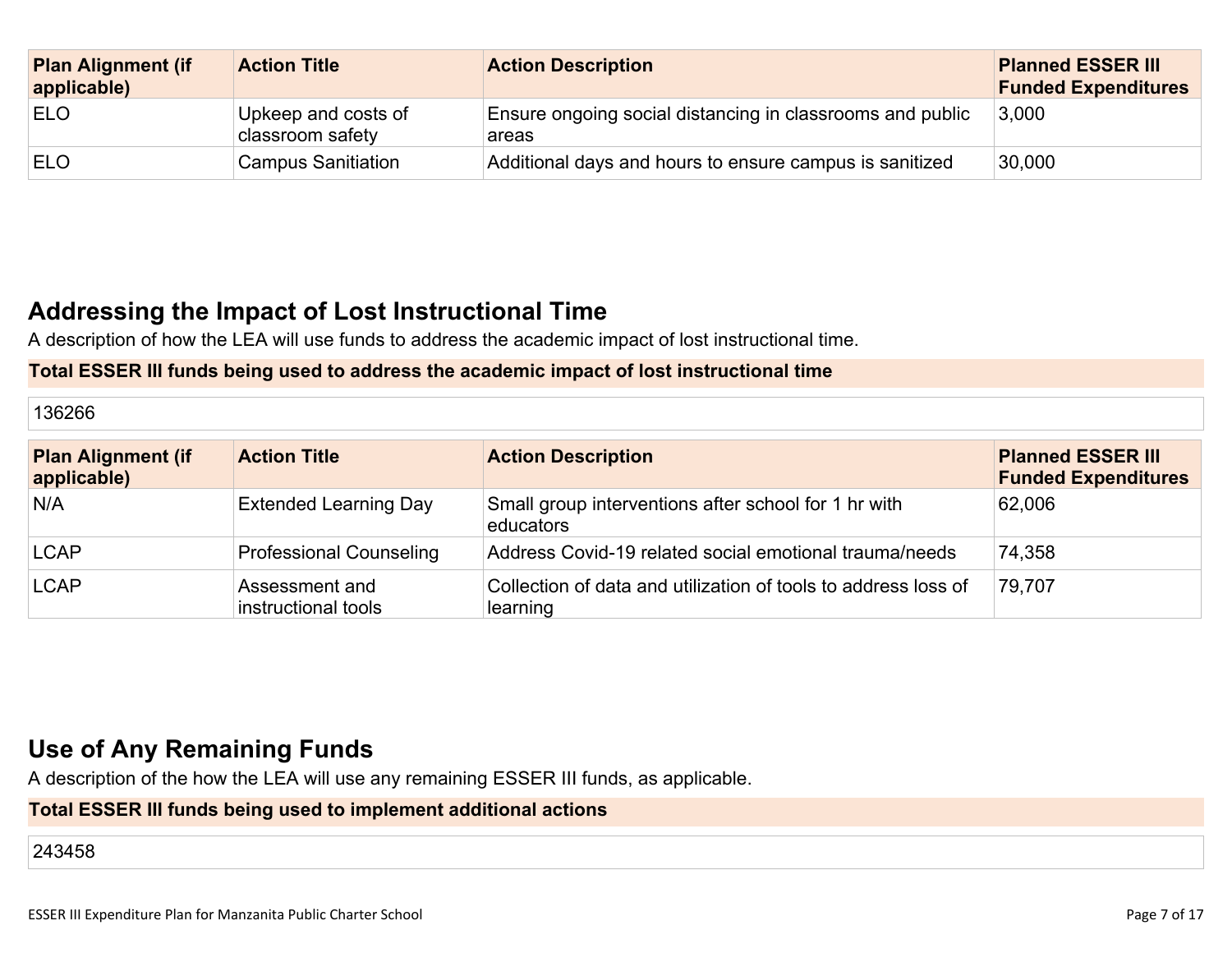| <b>Plan Alignment (if</b><br>applicable) | <b>Action Title</b>                                       | <b>Action Description</b>                                                                                                           | <b>Planned ESSER III</b><br><b>Funded Expenditures</b> |
|------------------------------------------|-----------------------------------------------------------|-------------------------------------------------------------------------------------------------------------------------------------|--------------------------------------------------------|
| <b>ELO</b>                               | <b>Essential Elective Learning</b><br>Programs            | STEM to maintain/enhance ELA, Science, Technology and<br>Math state standars - 1 full time TOSA                                     | 100,000                                                |
| <b>ELO</b>                               | <b>Essential Elective Learning</b><br>Programs            | Outdoor Education program to offer a learning opportunity<br>outdoors in nature and align with science/environmental<br>instruction | 115,000                                                |
| <b>ELO</b>                               | <b>Supplies for Essential</b><br><b>Elective Learning</b> | Purchase of equipment and supplies to implement these<br>learning opportunities                                                     | 28,458                                                 |

# **Ensuring [Interventions](#page-15-2) are Addressing Student Need[s](#page-15-2)**

The LEA is required to ensure its interventions will respond to the academic, social, emotional, and mental health needs of all students, and particularly those students most impacted by the COVID–19 pandemic. The following is the LEA's plan for ensuring that the actions and expenditures in the plan are addressing the identified academic, social, emotional, and mental health needs of its students, and particularly those students most impacted by the COVID–19 pandemic.

| <b>Action Title(s)</b>                                                                                                                                | <b>How Progress will be Monitored</b>                                                                                                                                                                                                                                                                                                                                                       | <b>Frequency of Progress Monitoring</b> |  |
|-------------------------------------------------------------------------------------------------------------------------------------------------------|---------------------------------------------------------------------------------------------------------------------------------------------------------------------------------------------------------------------------------------------------------------------------------------------------------------------------------------------------------------------------------------------|-----------------------------------------|--|
| Ensure continuous school<br>safety is implemented and<br>maintained (Add'l bus,<br>cleaning service, additional<br>admin and support staff)           | Administration is directly involved with any<br>social distancing challenges on home - school<br>transporation and corrective action will be taken<br>immediately. Campus safety and cleaniness is<br>checked daily. Discipline actions with part time<br><b>TOSA, Assistant Prinicipal, Part time</b><br>administrator and Superindentent will ensure<br>campus is running smoothly daily. | Daily                                   |  |
| Ensure Loss of Learning<br>needs are met (extended<br>learing, instructional<br>platforms and assessment<br>tools, on site professional<br>counseling | Teaching staff will meet weekly with<br>administration in grade level PLC's regarding<br>students that require additional focus on<br>learning goals with the results of assessment<br>tools and group collaboration. Attendance for<br>the additional hour per day will be taken.<br>Professional counseling will meet with<br>instructional staff and administration to report            | Daily, weekly                           |  |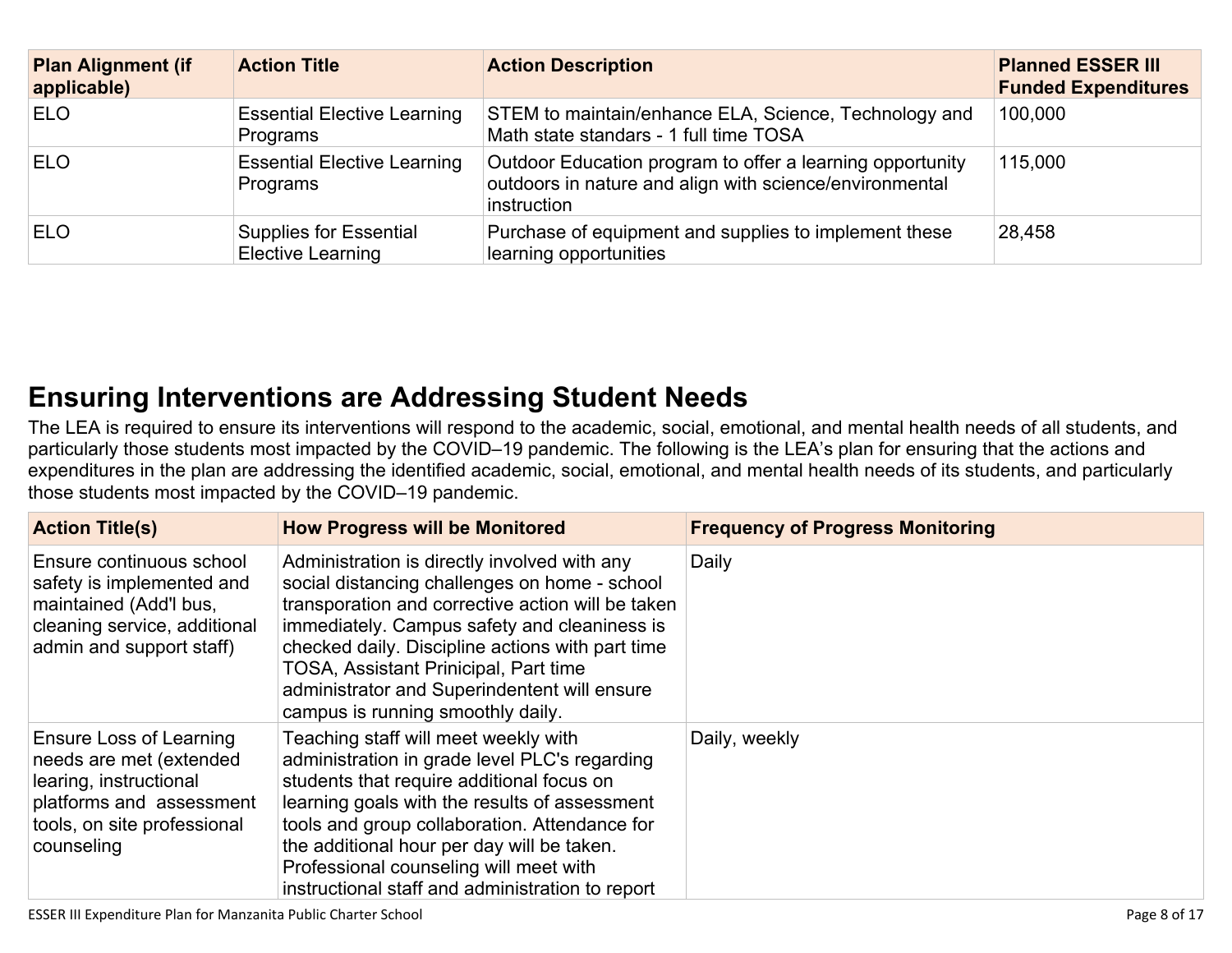| <b>Action Title(s)</b>                                                                               | <b>How Progress will be Monitored</b>                                                                                                                                                                                                                                                                                               | <b>Frequency of Progress Monitoring</b> |
|------------------------------------------------------------------------------------------------------|-------------------------------------------------------------------------------------------------------------------------------------------------------------------------------------------------------------------------------------------------------------------------------------------------------------------------------------|-----------------------------------------|
|                                                                                                      | progress in the area of social emotional well<br>being.                                                                                                                                                                                                                                                                             |                                         |
| <b>Ensure Additional Programs</b><br>for intervention are<br>successful (STEM, Outdoor<br>Education) | The additional educational programs in the<br><b>ESSER III Plan complement existing</b><br>intervention programs. Improved testing scores<br>will be available to review. Student engagement<br>in these programs are showing extremely high<br>interest which will increase the overall<br>educational experience of all scholars. | Daily, weekly, monthly, annually        |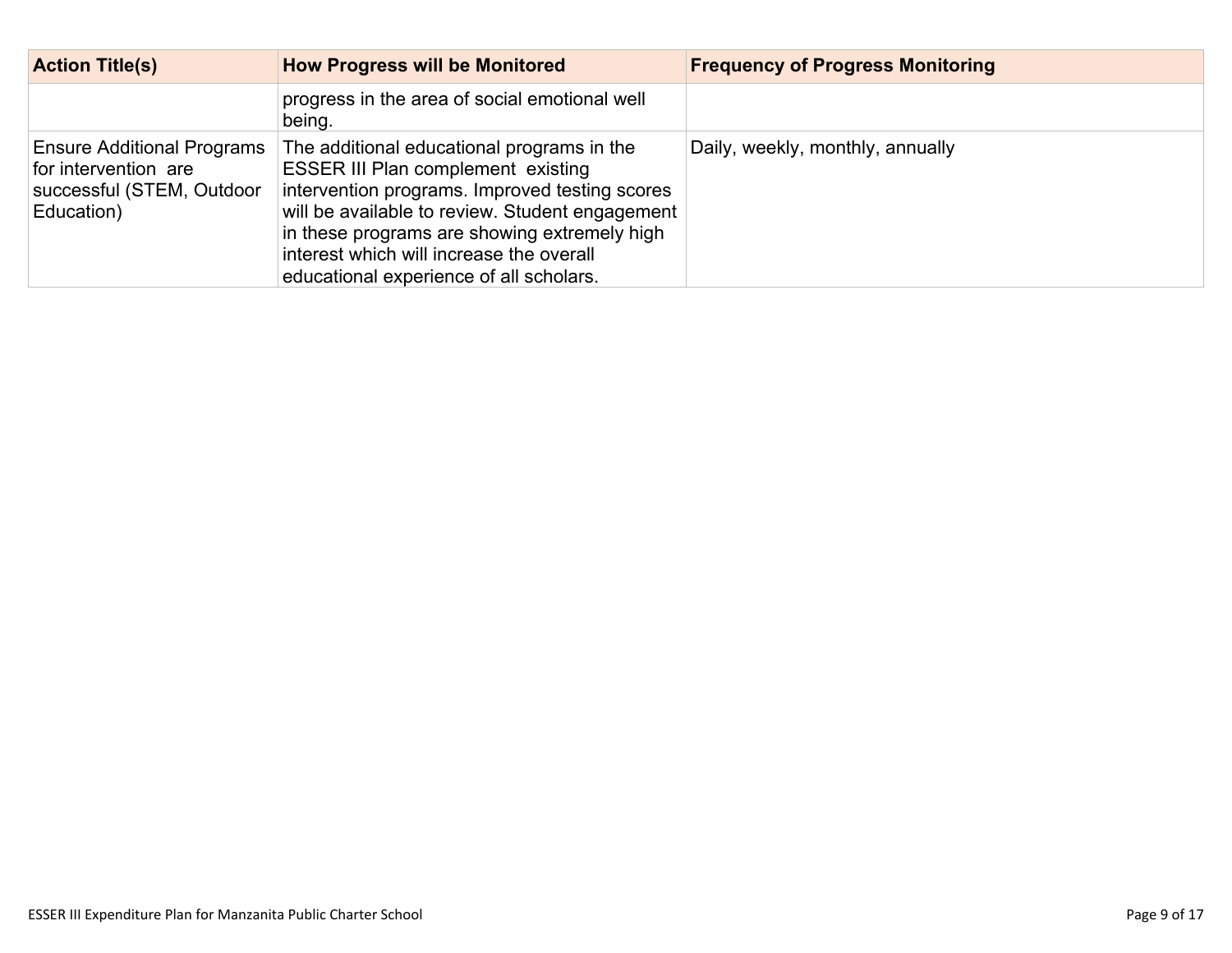# **ESSER III Expenditure Plan Instructions**

#### **Introduction**

School districts, county offices of education (COEs), or charter schools, collectively known as local educational agencies (LEAs), that receive Elementary and Secondary School Emergency Relief (ESSER) funds under the American Rescue Plan (ARP) Act, referred to as ESSER III funds, are required to develop a plan for how they will use ESSER III funds to, at a minimum, address students' academic, social, emotional, and mental health needs, as well as the opportunity gaps that existed before, and were exacerbated by, the COVID-19 pandemic.

The plan must be adopted by the local governing board or body of the LEA at a public meeting on or before October 29, 2021 and must be submitted for review and approval within five days of adoption. A school district must submit its ESSER III Expenditure Plan to its COE for review and approval; a COE must submit its plan to the California Department of Education for review and approval. A charter school must submit its plan to its chartering authority for review and to the COE of the county in which the charter school operates for review and approval.

In addition, consistent with the requirements of the ARP, Volume 86, *Federal Register*, page 21201, April 22, 2021, the ESSER III Expenditure Plan must be:

- Written in an understandable and uniform format;
- Written in a language that parents can understand, to the extent practicable;
	- $\circ$  If it is not practicable to provide written translations to a parent with limited English proficiency, the plan must be orally translated for parents
- Provided in an alternative format to a parent who is an individual with a disability as defined by the Americans with Disabilities Act, upon request; and
- Be made publicly available on the LEA's website.

For additional information regarding ESSER III funding please see the ARP Act Funding web page at <https://www.cde.ca.gov/fg/cr/arpact.asp>.

For technical assistance related to the completion of the ESSER III Expenditure Plan, please contact [EDReliefFunds@cde.ca.gov](mailto:EDReliefFunds@cde.ca.gov).

### **Fiscal Requirements**

- The LEA must use at least 20 percent (20%) of its ESSER III apportionment for expenditures related to addressing the academic impact of lost instructional time through the implementation of evidence-based interventions, such as summer learning or summer enrichment, extended day, comprehensive afterschool programs, or extended school year programs.
	- o For purposes of this requirement, "evidence-based interventions" include practices or programs that have **evidence** to show that they are effective at producing results and improving outcomes when implemented. This kind of evidence has generally been produced through formal studies and research. There are four tiers, or levels, of evidence: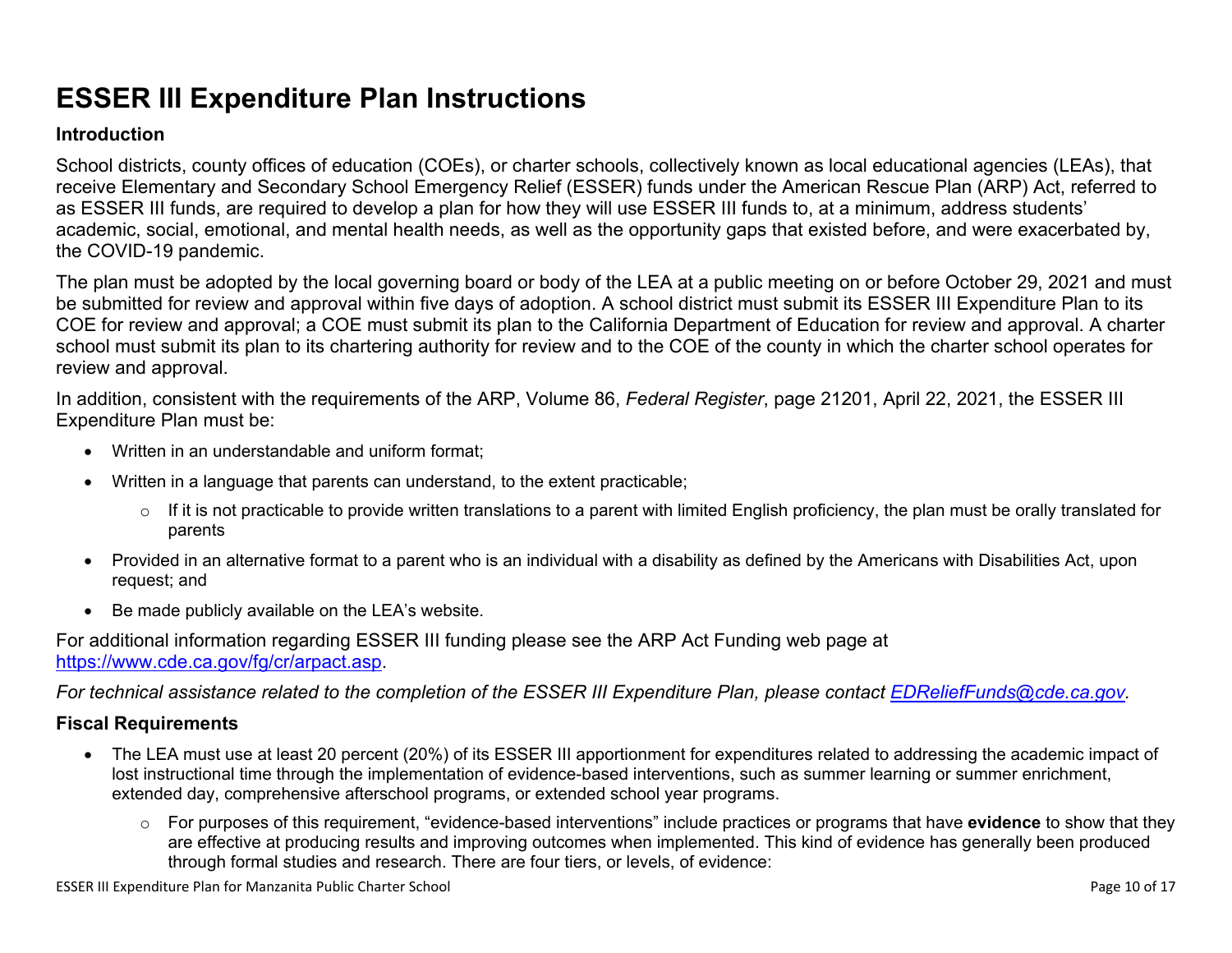- **Tier 1 – Strong Evidence**: the effectiveness of the practices or programs is supported by one or more well-designed and wellimplemented randomized control experimental studies.
- **Tier 2 – Moderate Evidence**: the effectiveness of the practices or programs is supported by one or more well-designed and wellimplemented quasi-experimental studies.
- **Tier 3 – Promising Evidence**: the effectiveness of the practices or programs is supported by one or more well-designed and wellimplemented correlational studies (with statistical controls for selection bias).
- **Tier 4 – Demonstrates a Rationale**: practices that have a well-defined logic model or theory of action, are supported by research, and have some effort underway by a State Educational Agency, LEA, or outside research organization to determine their effectiveness.
- o **For additional information please see the Evidence-Based Interventions Under the ESSA web page at** <https://www.cde.ca.gov/re/es/evidence.asp>**.**
- The LEA must use the remaining ESSER III funds consistent with section 2001(e)(2) of the ARP Act, including for:
	- $\circ$  Any activity authorized by the Elementary and Secondary Education Act (ESEA) of 1965;
	- $\circ$  Any activity authorized by the Individuals with Disabilities Education Act (IDEA);
	- o Any activity authorized by the Adult Education and Family Literacy Act;
	- $\circ$  Any activity authorized by the Carl D. Perkins Career and Technical Education Act of 2006;
	- $\circ$  Coordination of preparedness and response efforts of LEAs with State, local, Tribal, and territorial public health departments, and other relevant agencies, to improve coordinated responses among such entities to prevent, prepare for, and respond to COVID-19;
	- $\circ$  Activities to address the unique needs of low-income students, students with disabilities, English learners, racial and ethnic minorities, homeless students, and foster youth, including how outreach and service delivery will meet the needs of each population;
	- o Developing and implementing procedures and systems to improve the preparedness and response efforts of LEAs;
	- $\circ$  Training and professional development for staff of the LEA on sanitation and minimizing the spread of infectious diseases;
	- $\circ$  Purchasing supplies to sanitize and clean the facilities of an LEA, including buildings operated by such agency;
	- $\circ$  Planning for, coordinating, and implementing activities during long-term closures, including providing meals to eligible students, providing technology for online learning to all students, providing guidance for carrying out requirements under IDEA, and ensuring other educational services can continue to be provided consistent with all Federal, State, and local requirements;
	- $\circ$  Purchasing education technology (including hardware, software, and connectivity) for students who are served by the LEA that aids in regular and substantive educational interaction between students and their classroom instructors, including low-income students and children with disabilities, which may include assistive technology or adaptive equipment;
	- $\circ$  Providing mental health services and supports, including through the implementation of evidence-based full-service community schools;
	- o Planning and implementing activities related to summer learning and supplemental after school programs, including providing classroom instruction or online learning during the summer months and addressing the needs of underserved students;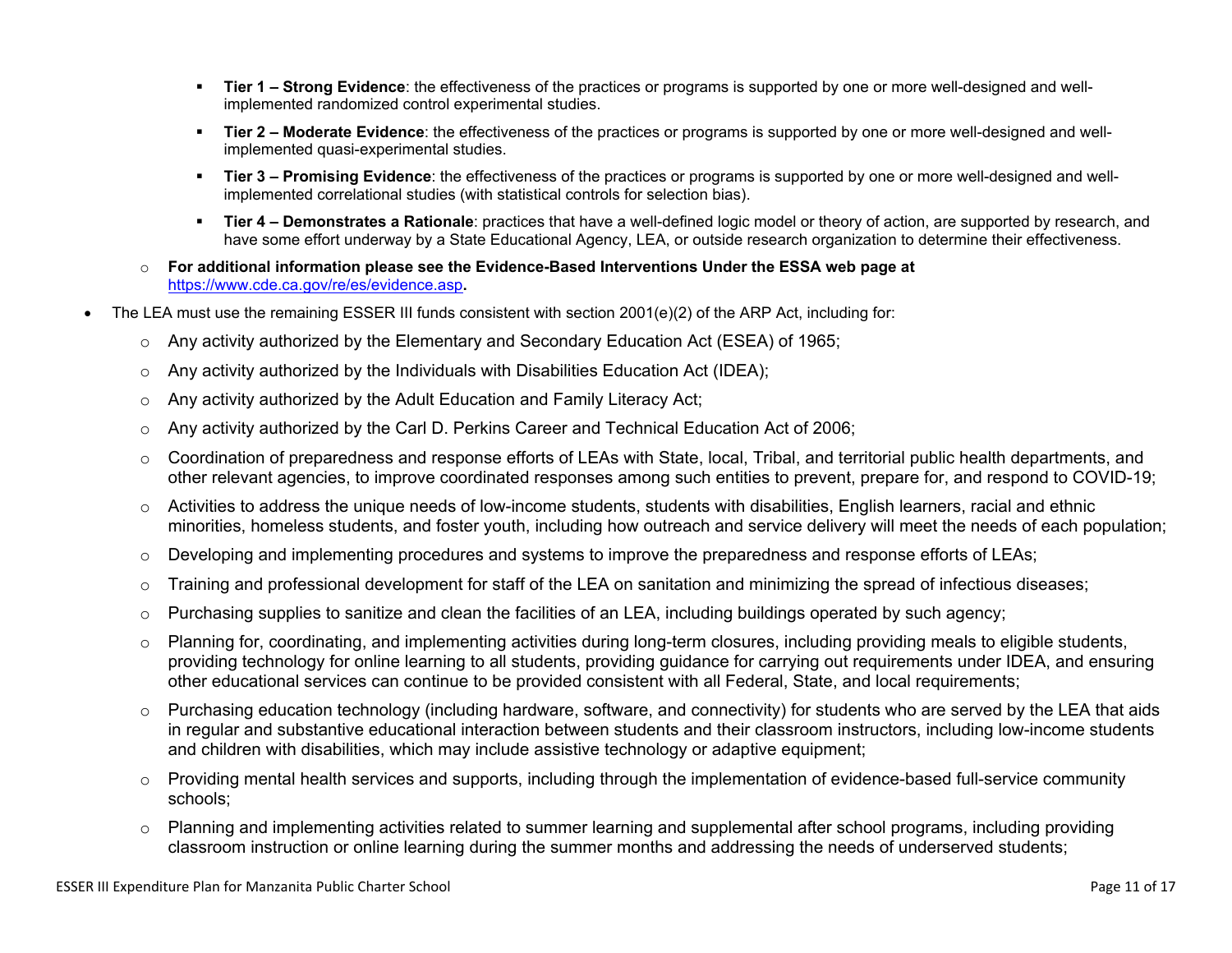- $\circ$  Addressing learning loss among students, including underserved students, by:
	- Administering and using high-quality assessments that are valid and reliable, to accurately assess students' academic progress and assist educators in meeting students' academic needs, including through differentiated instruction,
	- **IMPLEMENTER IMPLEMENT EVALUATE:** Implementing evidence-based activities to meet the comprehensive needs of students,
	- Providing information and assistance to parents and families of how they can effectively support students, including in a distance learning environment, and
	- Tracking student attendance and improving student engagement in distance education;

**Note:** A definition of "underserved students" is provided in the Community Engagement section of the instructions.

- $\circ$  School facility repairs and improvements to enable operation of schools to reduce risks of virus transmission and exposure to environmental health hazards, and to support student health needs;
- $\circ$  Inspection, testing, maintenance, repair, replacement, and upgrade projects to improve the indoor air quality in school facilities, including mechanical and nonmechanical heating, ventilation, and air conditioning systems, filtering, purification and other air cleaning, fans, control systems, and window and door replacement;
- $\circ$  Developing strategies and implementing public health protocols including, to the greatest extent practicable, policies in line with guidance from the Centers for Disease Control and Prevention (CDC) for the reopening and operation of school facilities to effectively maintain the health and safety of students, educators, and other staff;
- $\circ$  Other activities that are necessary to maintain the operation of and continuity of services in LEAs and continuing to employ existing staff of the LEA.

#### <span id="page-11-0"></span>**Other LEA Plans Referenced in this Plan**

In developing the plan, the LEA has flexibility to include community input and/or actions included in other planning documents, such as the Local Control and Accountability Plan (LCAP) and/or the Expanded Learning Opportunities (ELO) Grant Plan, provided that the input and/or actions address the requirements of the ESSER III Expenditure Plan.

An LEA that chooses to utilize community input and/or actions from other planning documents must provide the name of the plan(s) referenced by the LEA and a description of where the plan(s) may be accessed by the public (such as a link to a web page or the street address of where the plan(s) are available) in the table. The LEA may add or delete rows from the table as necessary.

An LEA that chooses not to utilize community input and/or actions from other planning documents may provide a response of "Not Applicable" in the table.

#### <span id="page-11-1"></span>**Summary of Expenditures**

The Summary of Expenditures table provides an overview of the ESSER III funding received by the LEA and how the LEA plans to use its ESSER III funds to support the strategies and interventions being implemented by the LEA.

#### **Instructions**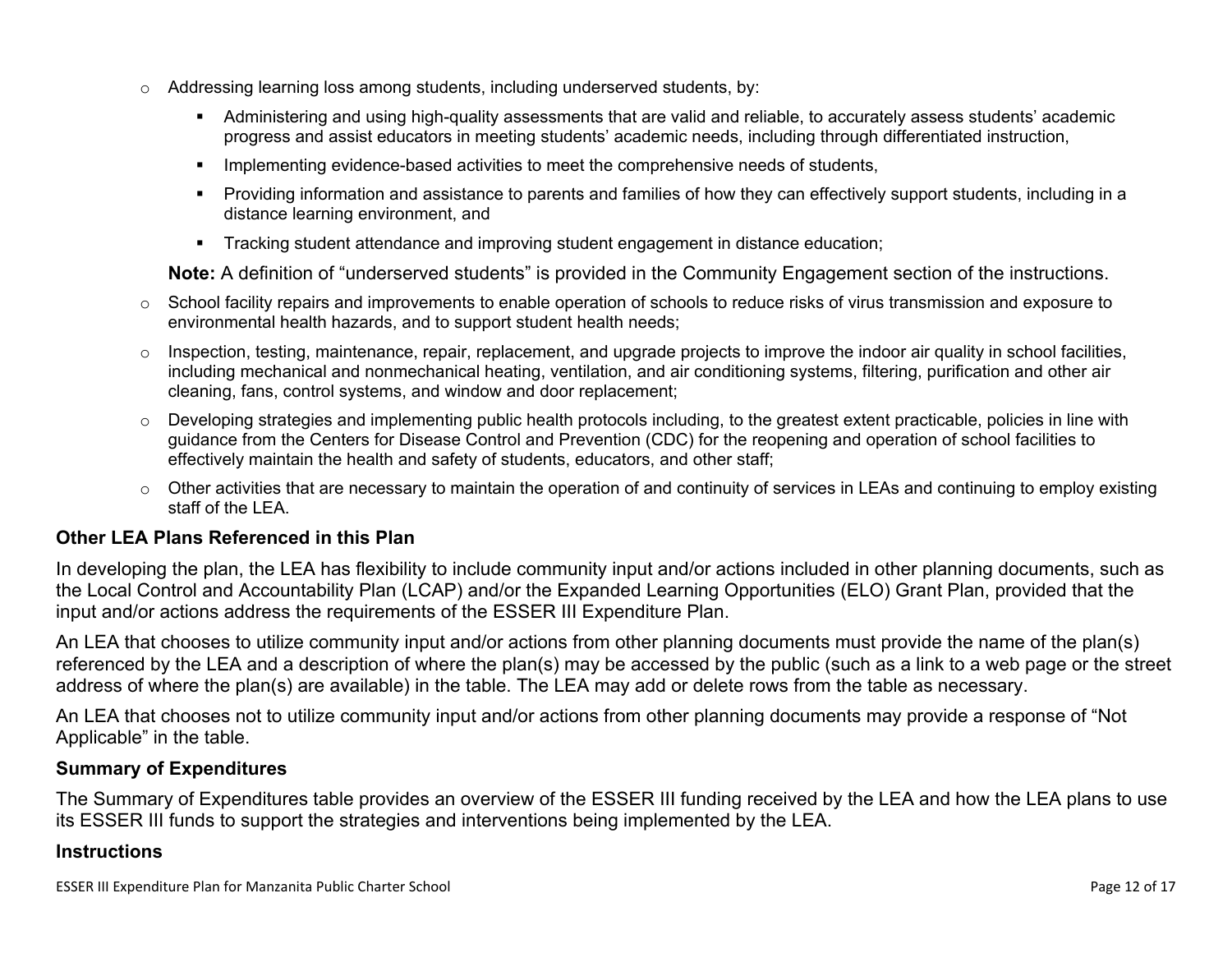For the 'Total ESSER III funds received by the LEA,' provide the total amount of ESSER III funds received by the LEA.

In the Total Planned ESSER III Expenditures column of the table, provide the amount of ESSER III funds being used to implement the actions identified in the applicable plan sections.

For the 'Total ESSER III funds included in this plan,' provide the total amount of ESSER III funds being used to implement actions in the plan.

### <span id="page-12-0"></span>**Community Engagement**

#### **Purpose and Requirements**

An LEA's decisions about how to use its ESSER III funds will directly impact the students, families, and the local community, and thus the LEA's plan must be tailored to the specific needs faced by students and schools. These community members will have significant insight into what prevention and mitigation strategies should be pursued to keep students and staff safe, as well as how the various COVID–19 prevention and mitigation strategies impact teaching, learning, and day-to-day school experiences.

An LEA must engage in meaningful consultation with the following community members, as applicable to the LEA:

- Students:
- Families, including families that speak languages other than English;
- School and district administrators, including special education administrators;
- Teachers, principals, school leaders, other educators, school staff, and local bargaining units, as applicable.

"Meaningful consultation" with the community includes considering the perspectives and insights of each of the required community members in identifying the unique needs of the LEA, especially related to the effects of the COVID-19 pandemic. Comprehensive strategic planning will utilize these perspectives and insights to determine the most effective strategies and interventions to address these needs through the programs and services the LEA implements with its ESSER III funds.

Additionally, an LEA must engage in meaningful consultation with the following groups to the extent that they are present or served in the LEA:

- Tribes;
- Civil rights organizations, including disability rights organizations (e.g. the American Association of People with Disabilities, the American Civil Liberties Union, National Association for the Advancement of Colored People, etc.); and
- Individuals or advocates representing the interests of children with disabilities, English learners, homeless students, foster youth, migratory students, children who are incarcerated, and other underserved students.
	- o For purposes of this requirement "underserved students" include:
		- **Students who are low-income:**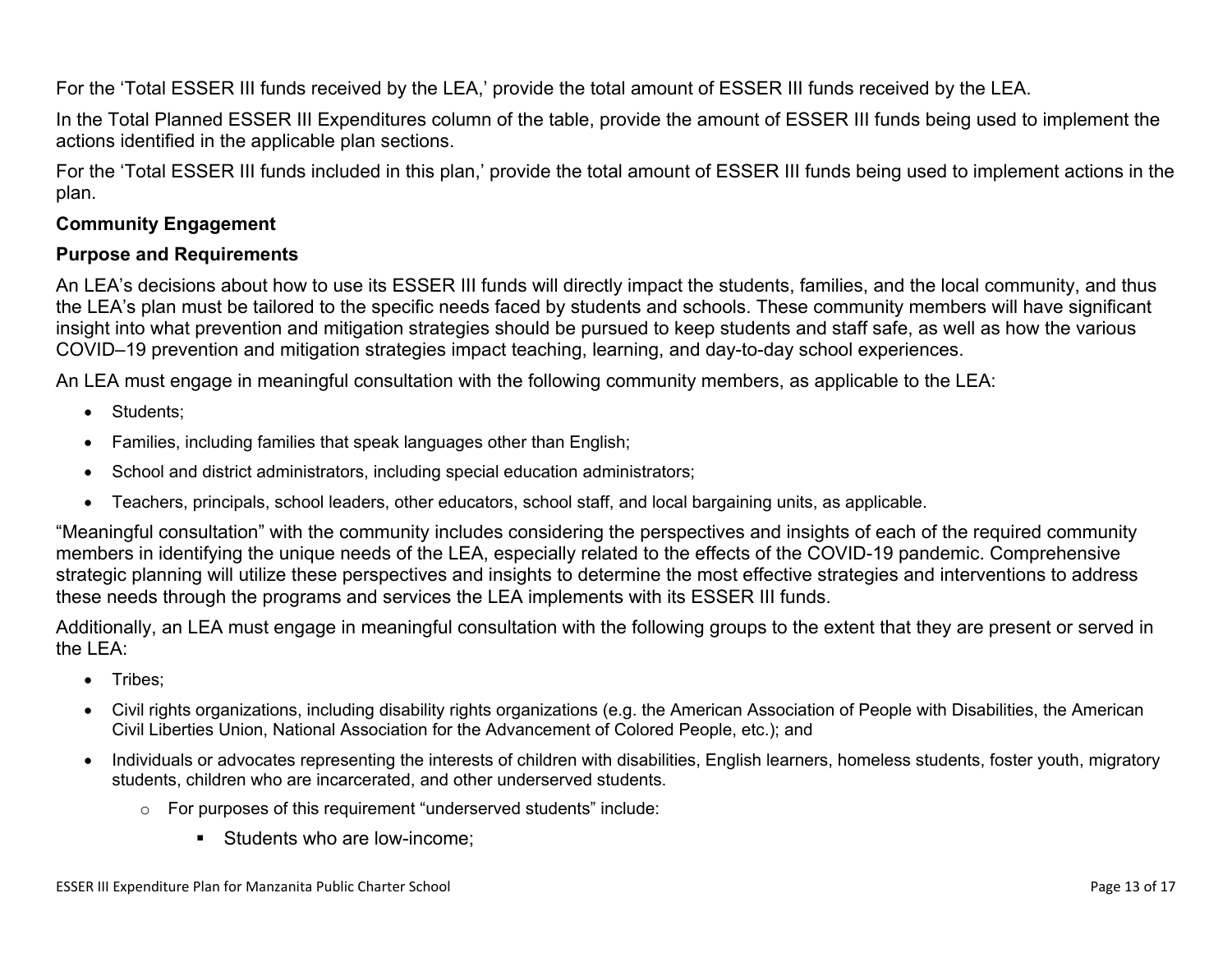- Students who are English learners;
- Students of color:
- Students who are foster youth;
- Homeless students;
- **Students with disabilities: and**
- **Migratory students.**

LEAs are also encouraged to engage with community partners, expanded learning providers, and other community organizations in developing the plan.

Information and resources that support effective community engagement may be found under *Resources* on the following web page of the CDE's website: <https://www.cde.ca.gov/re/lc>.

### **Instructions**

In responding to the following prompts, the LEA may reference or include input provided by community members during the development of existing plans, including the LCAP and/or the ELO Grant Plan, to the extent that the input is applicable to the requirements of the ESSER III Expenditure Plan. Descriptions provided should include sufficient detail yet be sufficiently succinct to promote a broad understanding among the LEA's local community.

### A description of the efforts made by the LEA to meaningfully consult with its required community members and the **opportunities provided by the LEA for public input in the development of the plan.**

A sufficient response to this prompt will describe how the LEA sought to meaningfully consult with its required community members in the development of the plan, how the LEA promoted the opportunities for community engagement, and the opportunities that the LEA provided for input from the public at large into the development of the plan.

As noted above, a description of "meaningful consultation" with the community will include an explanation of how the LEA has considered the perspectives and insights of each of the required community members in identifying the unique needs of the LEA, especially related to the effects of the COVID-19 pandemic.

## **A description of the how the development of the plan was influenced by community input.**

A sufficient response to this prompt will provide clear, specific information about how input from community members and the public at large was considered in the development of the LEA's plan for its use of ESSER III funds. This response must describe aspects of the ESSER III Expenditure Plan that were influenced by or developed in response to input from community members.

- For the purposes of this prompt, "aspects" may include:
	- Prevention and mitigation strategies to continuously and safely operate schools for in-person learning;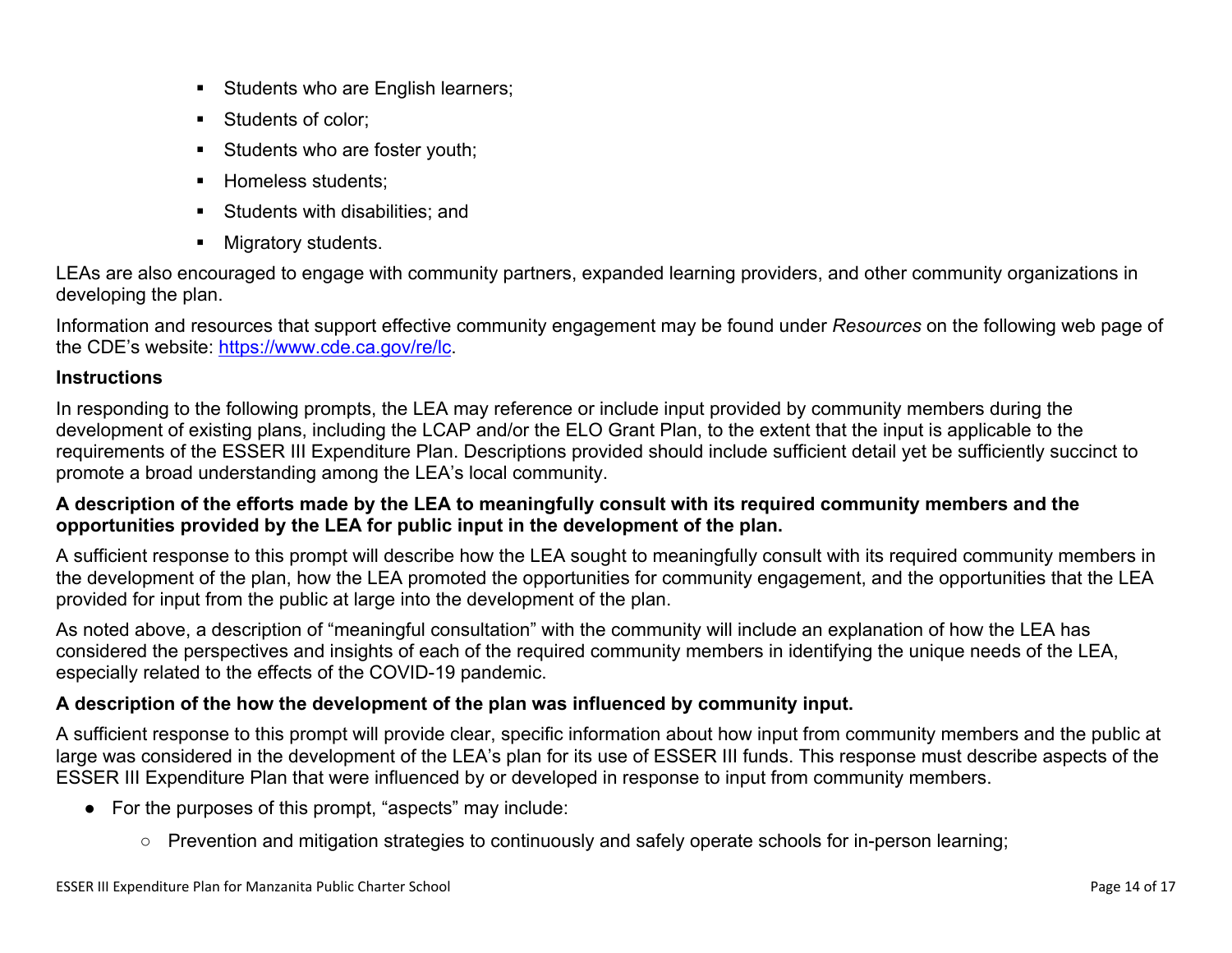- Strategies to address the academic impact of lost instructional time through implementation of evidence-based interventions (e.g. summer learning or summer enrichment, extended day, comprehensive afterschool programs, or extended school year programs);
- Any other strategies or activities implemented with the LEA's ESSER III fund apportionment consistent with section 2001(e)(2) of the ARP Act; and
- Progress monitoring to ensure interventions address the academic, social, emotional, and mental health needs for all students, especially those students disproportionately impacted by COVID-19

For additional information and guidance, please see the U.S. Department of Education's Roadmap to Reopening Safely and Meeting All Students' Needs Document, available here: [https://www2.ed.gov/documents/coronavirus/reopening-2.pdf.](https://www2.ed.gov/documents/coronavirus/reopening-2.pdf)

### <span id="page-14-0"></span>**Planned Actions and Expenditures**

#### **Purpose and Requirements**

As noted in the Introduction, an LEA receiving ESSER III funds is required to develop a plan to use its ESSER III funds to, at a minimum, address students' academic, social, emotional, and mental health needs, as well as the opportunity gaps that existed before, and were exacerbated by, the COVID-19 pandemic.

#### **Instructions**

An LEA has the flexibility to include actions described in existing plans, including the LCAP and/or ELO Grant Plan, to the extent that the action(s) address the requirements of the ESSER III Expenditure Plan. When including action(s) from other plans, the LEA must describe how the action(s) included in the ESSER III Expenditure Plan supplement the work described in the plan being referenced. The LEA must specify the amount of ESSER III funds that it intends to use to implement the action(s); these ESSER III funds must be in addition to any funding for those action(s) already included in the plan(s) referenced by the LEA. Descriptions of actions provided should include sufficient detail yet be sufficiently succinct to promote a broad understanding among the LEA's local community.

#### <span id="page-14-1"></span>**Strategies for Continuous and Safe In-Person Learning**

Provide the total amount of funds being used to implement actions related to Continuous and Safe In-Person Learning, then complete the table as follows:

- If the action(s) are included in another plan, identify the plan and provide the applicable goal and/or action number from the plan. If the action(s) are not included in another plan, write "N/A".
- Provide a short title for the  $action(s)$ .
- Provide a description of the action(s) the LEA will implement using ESSER III funds for prevention and mitigation strategies that are, to the greatest extent practicable, in line with the most recent CDC guidance, in order to continuously and safely operate schools for in-person learning.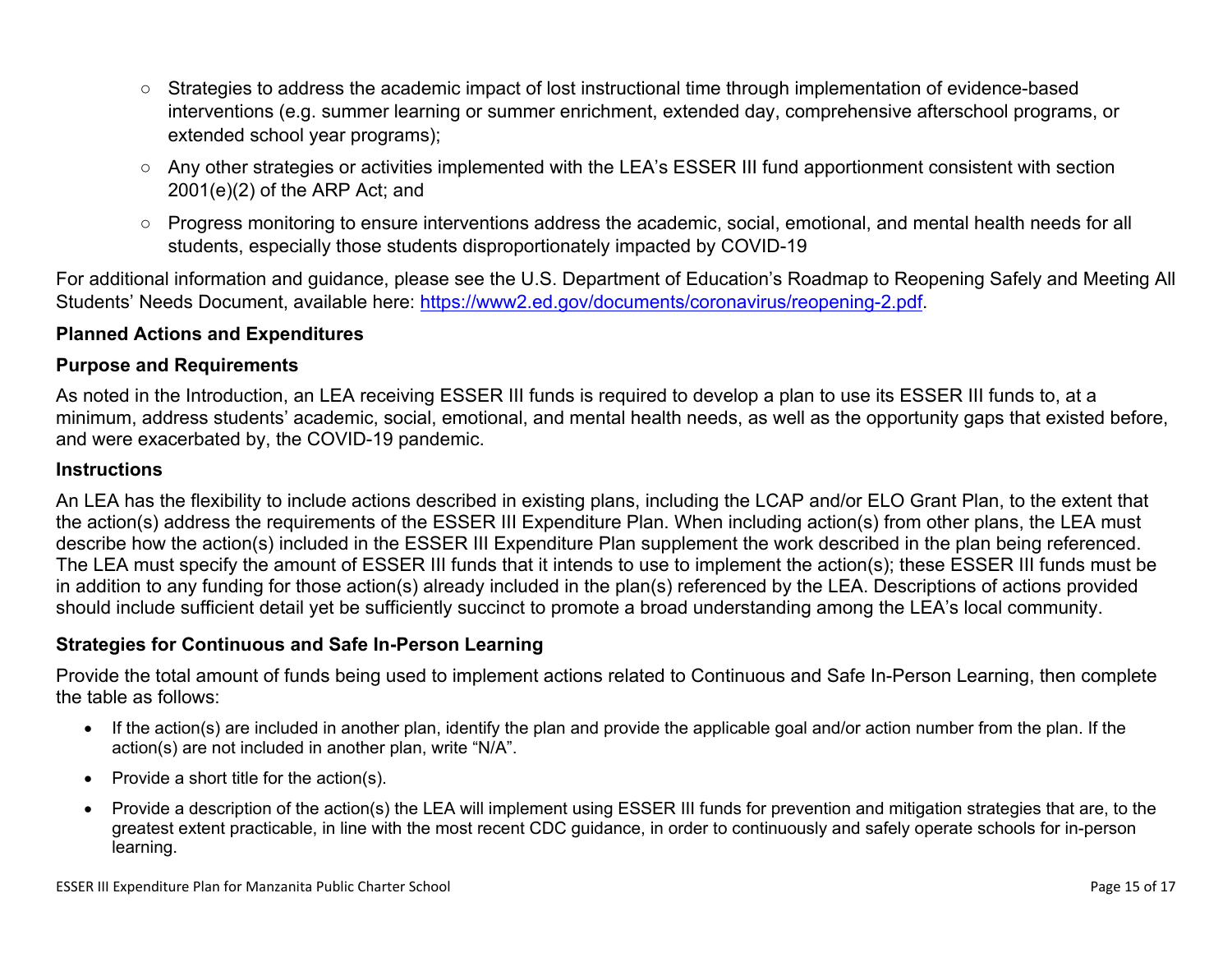Specify the amount of ESSER III funds the LEA plans to expend to implement the action(s); these ESSER III funds must be in addition to any funding for those action(s) already included in the plan(s) referenced by the LEA.

#### <span id="page-15-0"></span>**Addressing the Impact of Lost Instructional Time**

As a reminder, the LEA must use not less than 20 percent of its ESSER III funds to address the academic impact of lost instructional time. Provide the total amount of funds being used to implement actions related to addressing the impact of lost instructional time, then complete the table as follows:

- If the action(s) are included in another plan, identify the plan and provide the applicable goal and/or action number from the plan. If the action(s) are not included in another plan, write "N/A".
- Provide a short title for the  $action(s)$ .
- Provide a description of the action(s) the LEA will implement using ESSER III funds to address the academic impact of lost instructional time through the implementation of evidence-based interventions, such as summer learning or summer enrichment, extended day, comprehensive afterschool programs, or extended school year programs.
- Specify the amount of ESSER III funds the LEA plans to expend to implement the action(s); these ESSER III funds must be in addition to any funding for those action(s) already included in the plan(s) referenced by the LEA.

#### <span id="page-15-1"></span>**Use of Any Remaining Funds**

After completing the Strategies for Continuous and Safe In-Person Learning and the Addressing the Impact of Lost Instructional Time portions of the plan, the LEA may use any remaining ESSER III funds to implement additional actions to address students' academic, social, emotional, and mental health needs, as well as to address opportunity gaps, consistent with the allowable uses identified above in the Fiscal Requirements section of the Instructions. LEAs choosing to use ESSER III funds in this manner must provide the total amount of funds being used to implement actions with any remaining ESSER III funds, then complete the table as follows:

- If the action(s) are included in another plan, identify the plan and provide the applicable goal and/or action number from the plan. If the action(s) are not included in another plan, write "N/A".
- Provide a short title for the  $action(s)$ .
- Provide a description of any additional action(s) the LEA will implement to address students' academic, social, emotional, and mental health needs, as well as to address opportunity gaps, consistent with the allowable uses identified above in the Fiscal Requirements section of the Instructions. If an LEA has allocated its entire apportionment of ESSER III funds to strategies for continuous and safe in-person learning and/or to addressing the impact of lost instructional time, the LEA may indicate that it is not implementing additional actions.
- Specify the amount of ESSER III funds the LEA plans to expend to implement the action(s); these ESSER III funds must be in addition to any funding for those action(s) already included in the plan(s) referenced by the LEA. If the LEA it is not implementing additional actions the LEA must indicate "\$0".

#### <span id="page-15-2"></span>**Ensuring Interventions are Addressing Student Needs**